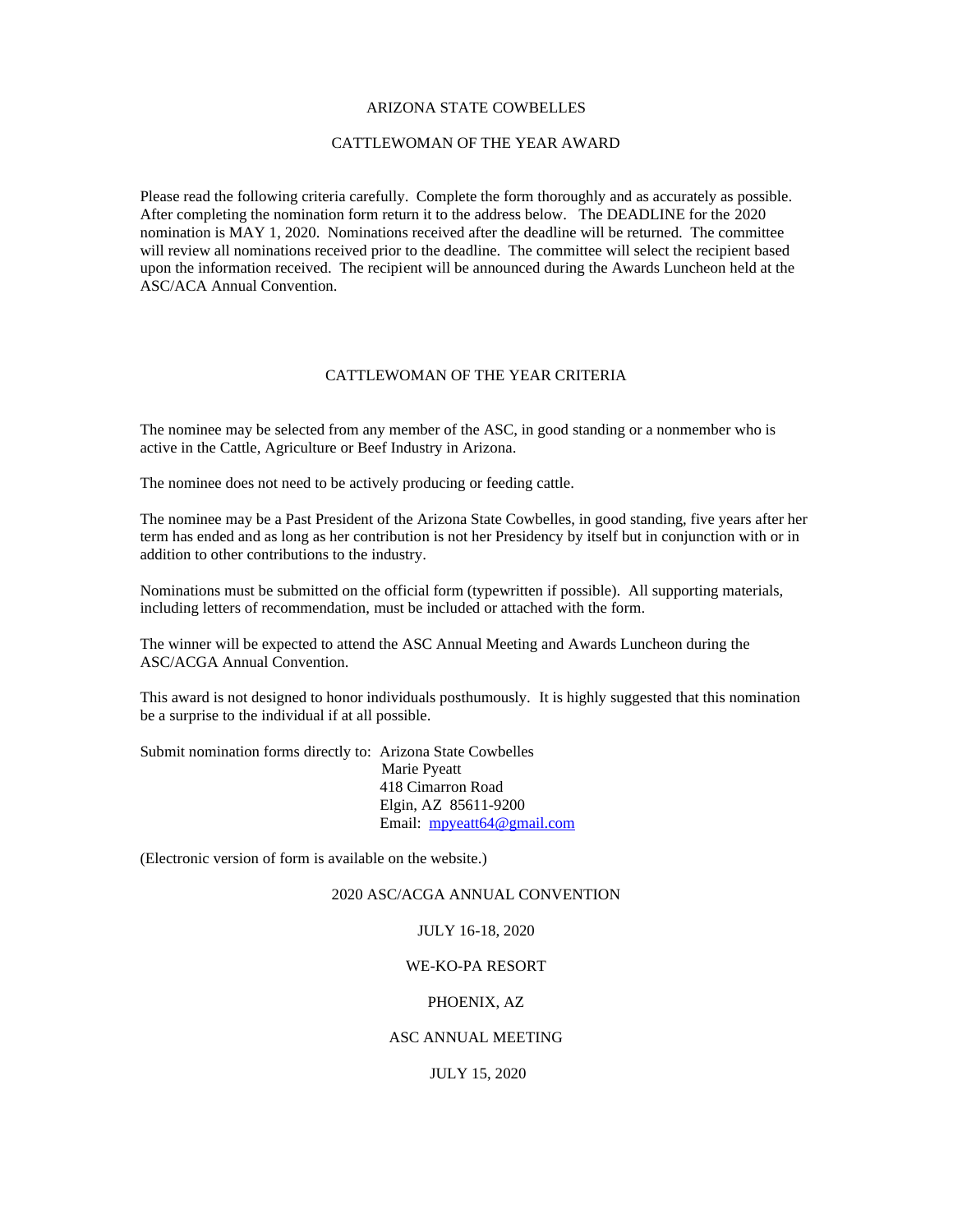# ARIZONA STATE COWBELLES CATTLEWOMAN OF YEAR NOMINATION FORM (Page 1 of 2)

| Nominee's Name   |       |                 |       |
|------------------|-------|-----------------|-------|
| Mailing Address_ |       |                 |       |
| City             | State | Z <sub>1D</sub> | Phone |

## INFORMATION ON NOMINEE (PERSON NOMINATED)

- 1. Identify affiliation with the cattle industry in Arizona (Producer, Feeder, Business Associate, etc.)
- 2. Name and description of current level of involvement in the cattle industry.
- 3. Describe history of cattle industry participation. Include the following: first involved, development of participation, extraordinary actions, etc.
- 4. List past and current participation in beef industry organizations, government boards and commissions, etc. (state and national). Include the following: offices or titles held, committees served on, speaking engagements dates.
- 5. List directorships and offices held in other agri-business organizations (banks, co-op, etc.).
- 6. List awards and honors received.
- 7. List other supporting information (family, civic involvement, etc.).